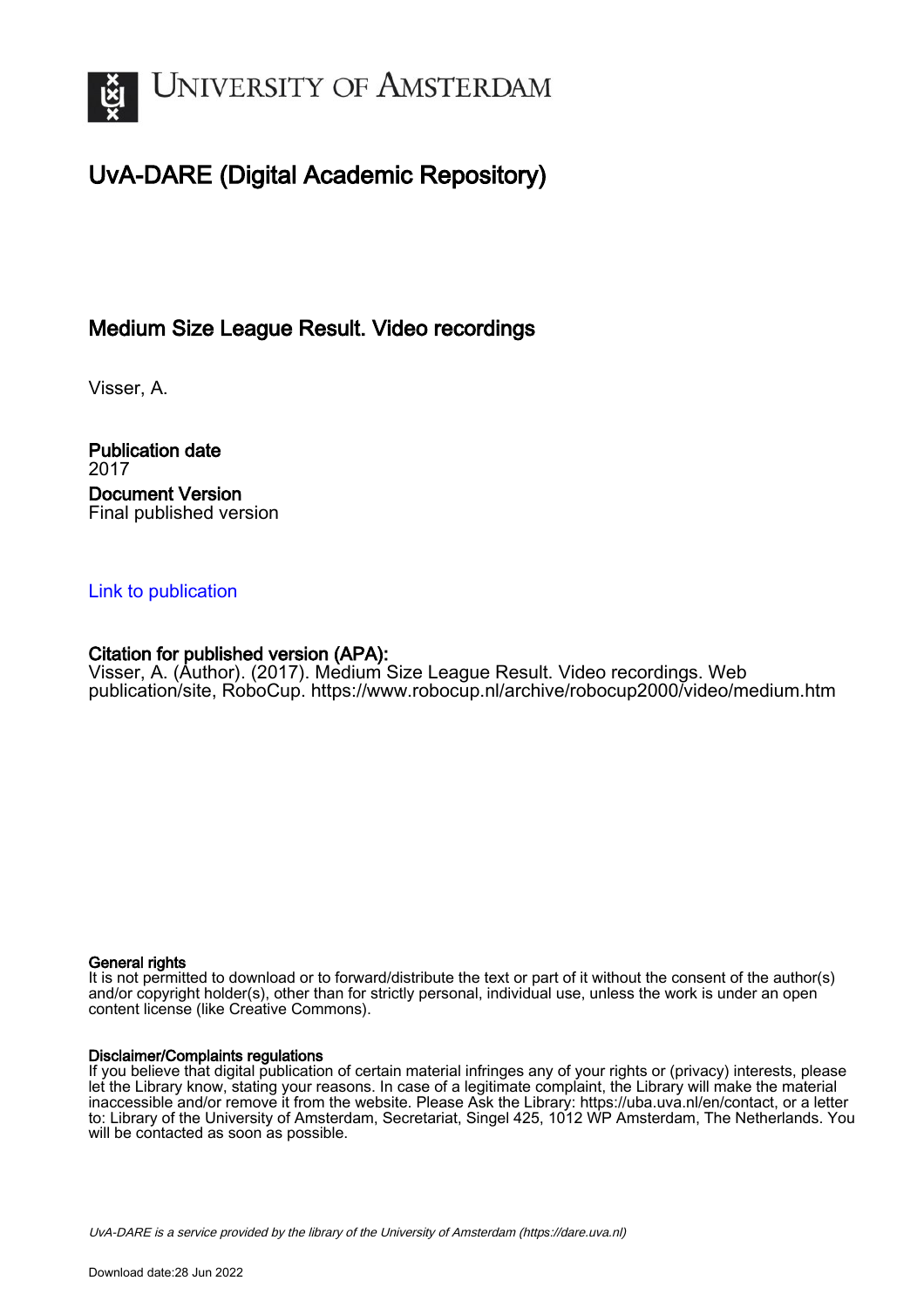

### **Medium Size League Result**

*When you click on the underlined scores in the tables below you will see the video of that game. The video's are also available as [a playlist on YouTube.](https://www.youtube.com/playlist?list=PLCxFx6glfs-lIvNe-A4VUobGqhucYYSNo)*

### *Group A*

- *A1: ART 2000*
- *A2: ISocROb*
- *A3: Ulm Sparrows*
- *A4: Upsala Team*
- *A5: The Dutch Team*

| <b>VS</b>      | A <sub>1</sub> | A2      | A <sub>3</sub> | A <sub>4</sub>           | A <sub>5</sub> | Wins/<br>Defeat/<br><b>Draws</b><br>(points) | Rank           |
|----------------|----------------|---------|----------------|--------------------------|----------------|----------------------------------------------|----------------|
| A <sub>1</sub> | ۳              | $3 - 0$ | $2 - 2$        | $3 - 0$                  | $1 - 0$        | 3/0/1(10)                                    |                |
| A2             |                | -       | $1 - 1$        | $1 - 0$                  | $2 - 0$        | 2/1/1(7)                                     | 3              |
| A3             |                |         | -              | $1 - 0$                  | $3-0$          | 2/0/2(8)                                     | $\overline{2}$ |
| A4             |                |         |                | $\overline{\phantom{0}}$ | $0 - 3$        | 0/4/0(0)                                     | 5              |
| A5             |                |         |                |                          |                | 1/3/0(3)                                     |                |

#### *Video recordings*

- *ISocROb The Dutch Team (2-0): Your browser does not support the video tag.*
- *Upsula Team The Dutch Team (0-3): Your browser does not support the video tag.*

### *Group B*

- *B1: Sharif CE*
- *B2: Minho*
- *B3: Attempto*
- *B4: GMD-Robots*
- *B5: 5DPO-2000*

| <b>VS</b>      | B1 | <b>B2</b> | <b>B3</b>  | <b>B4</b>  | <b>B5</b> | Wins/<br>Defeat/<br><b>Draws</b><br>(Points) | Rank |
|----------------|----|-----------|------------|------------|-----------|----------------------------------------------|------|
| B <sub>1</sub> | -  | $3 - 1$   | $4 - 0$    | $5 - 0$    | $4 - 0$   | 4/0/0(12)                                    |      |
| <b>B2</b>      |    | -         | <u>2-0</u> | <u>6-0</u> | $2 - 0$   | 3/1/0(9)                                     | 2    |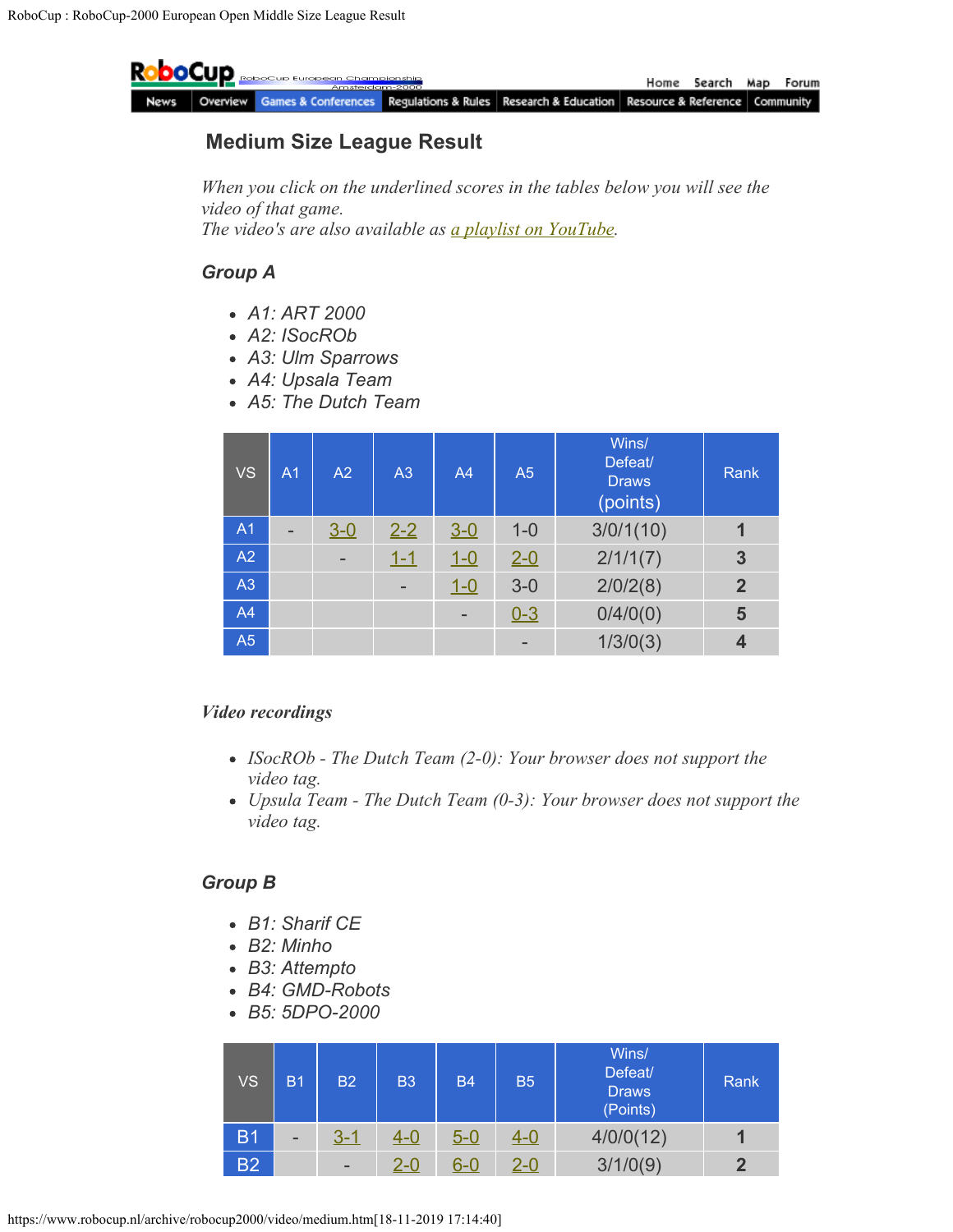| <b>B3</b> |  | $\overline{\phantom{0}}$ | 1-C                      | 0-0             | 1/2/1(4) | J |
|-----------|--|--------------------------|--------------------------|-----------------|----------|---|
| <b>B4</b> |  |                          | $\overline{\phantom{a}}$ |                 | 1/3/0(3) |   |
| <b>B5</b> |  |                          |                          | $\qquad \qquad$ | 0/3/1(1) |   |

## *Knock-Out Matches*

| <b>Quarter Finals</b> |              |                   |  |  |
|-----------------------|--------------|-------------------|--|--|
| <b>Team</b>           | <b>Score</b> | <b>Team</b>       |  |  |
| <b>ART 2000</b>       | $4-0$        | <b>GMD Robots</b> |  |  |
| <b>Ulm Sparrows</b>   | $1-0$        | Attempto          |  |  |
| <b>ISocRob</b>        | $3-0$        | Minho             |  |  |
| Dutch Team            | $0 - 2$      | Sharif CE         |  |  |

#### *Video recordings*

*The Dutch Team - Sharif CE (0-2): Your browser does not support the video tag.*

| <b>Semi Finals</b>                         |       |                     |  |  |
|--------------------------------------------|-------|---------------------|--|--|
| <b>Score</b><br><b>Team</b><br><b>Team</b> |       |                     |  |  |
| <b>ART 2000</b>                            | $2-0$ | <b>ISocRob</b>      |  |  |
| Sharif CE                                  |       | <b>Ulm Sparrows</b> |  |  |

| Places $3 - 4$ |              |                     |  |  |
|----------------|--------------|---------------------|--|--|
| Team           | <b>Score</b> | Team                |  |  |
| <b>ISocRob</b> |              | <b>Ulm Sparrows</b> |  |  |

| <b>FINALS</b> |              |                 |  |  |
|---------------|--------------|-----------------|--|--|
| Team          | <b>Score</b> | Team            |  |  |
| Sharif CE     |              | <b>ART 2000</b> |  |  |

### *Video recordings*

- *Sharif CE ART 2000 (1-0) Top view: Your browser does not support the video tag.*
- *Sharif CE ART 2000 (1-0) Field view: Your browser does not support the video tag.*